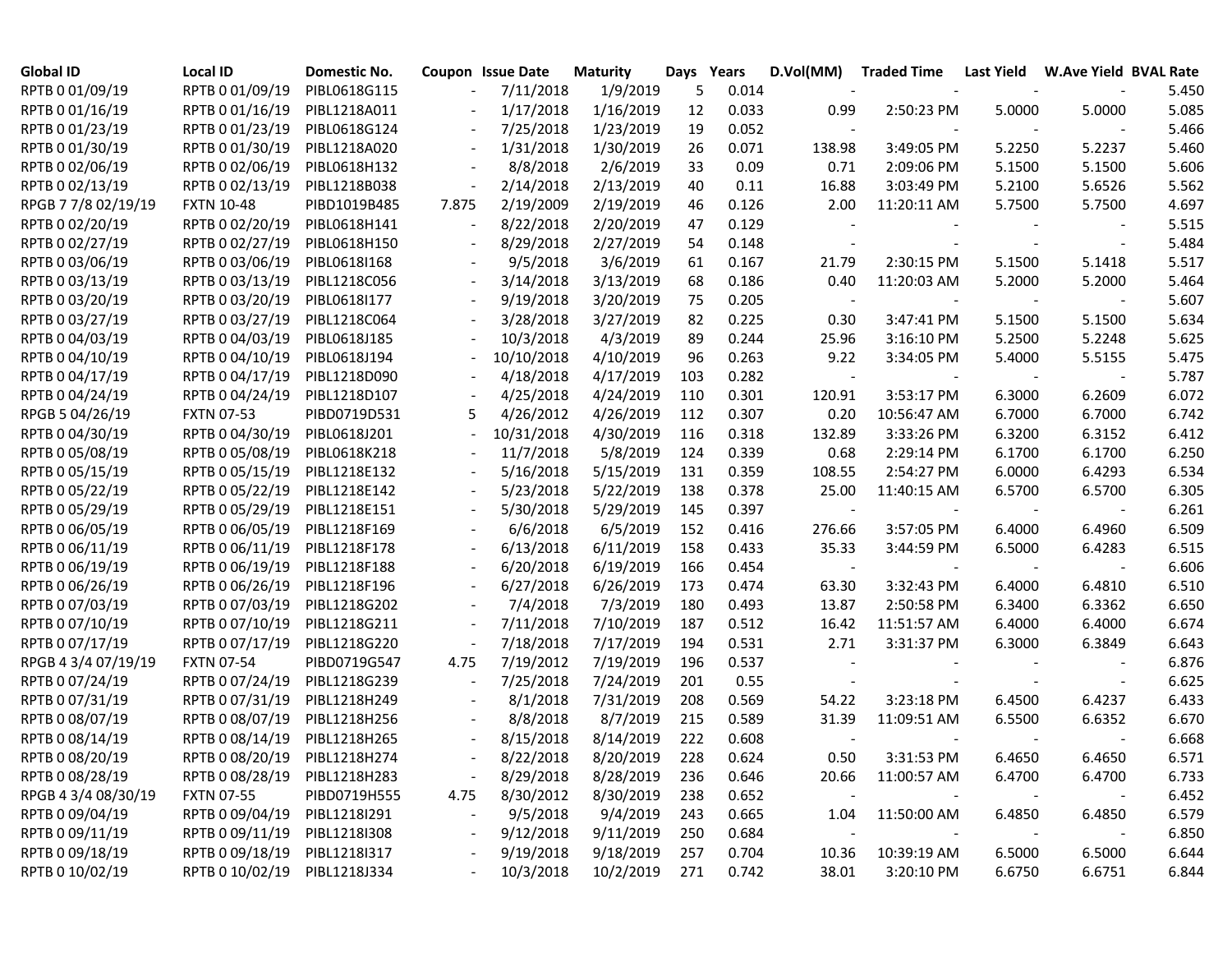| <b>Global ID</b>     | Local ID          | Domestic No. |                          | Coupon Issue Date | <b>Maturity</b> |     | Days Years | D.Vol(MM)                | <b>Traded Time</b> | <b>Last Yield</b> | <b>W.Ave Yield BVAL Rate</b> |       |
|----------------------|-------------------|--------------|--------------------------|-------------------|-----------------|-----|------------|--------------------------|--------------------|-------------------|------------------------------|-------|
| RPTB 0 10/09/19      | RPTB 0 10/09/19   | PIBL1218J343 | $\overline{\phantom{a}}$ | 10/10/2018        | 10/9/2019       | 278 | 0.761      | 1.56                     | 2:47:46 PM         | 6.5500            | 6.5967                       | 6.625 |
| RPTB 0 10/16/19      | RPTB 0 10/16/19   | PIBL1218J352 |                          | 10/17/2018        | 10/16/2019      | 285 | 0.78       |                          |                    |                   |                              | 6.722 |
| RPTB 0 10/23/19      | RPTB 0 10/23/19   | PIBL1218J361 |                          | 10/24/2018        | 10/23/2019      | 292 | 0.799      |                          |                    |                   |                              | 6.722 |
| RPTB 0 10/30/19      | RPTB 0 10/30/19   | PIBL1218J370 |                          | 10/31/2018        | 10/30/2019      | 299 | 0.819      |                          |                    |                   |                              | 6.720 |
| RPTB 0 11/06/19      | RPTB 0 11/06/19   | PIBL1218K387 |                          | 11/7/2018         | 11/6/2019       | 306 | 0.838      | 23.66                    | 3:04:33 PM         | 6.7500            | 6.7650                       | 6.668 |
| RPTB 0 11/13/19      | RPTB 0 11/13/19   | PIBL1218K396 |                          | 11/14/2018        | 11/13/2019      | 313 | 0.857      | 22.83                    | 3:04:51 PM         | 6.7500            | 6.7633                       | 6.643 |
| RPTB 0 11/20/19      | RPTB 0 11/20/19   | PIBL1218K403 |                          | 11/21/2018        | 11/20/2019      | 320 | 0.876      | $\overline{\phantom{a}}$ |                    |                   |                              | 6.800 |
| RPGB 3 7/8 11/22/19  | <b>FXTN 07-56</b> | PIBD0719K560 | 3.875                    | 11/22/2012        | 11/22/2019      | 322 | 0.882      | 1137.11                  | 3:08:46 PM         | 6.7000            | 6.6416                       | 6.656 |
| RPTB 0 11/27/19      | RPTB 0 11/27/19   | PIBL1218K412 |                          | 11/28/2018        | 11/27/2019      | 327 | 0.895      | 34.33                    | 2:36:22 PM         | 6.6500            | 6.6305                       | 6.694 |
| RPTB 0 12/04/19      | RPTB 0 12/04/19   | PIBL1218L420 |                          | 12/5/2018         | 12/4/2019       | 334 | 0.914      | 0.01                     | 9:02:14 AM         | 6.6750            | 6.6750                       | 6.675 |
| RPTB 0 12/11/19      | RPTB 0 12/11/19   | PIBL1218L439 |                          | 12/12/2018        | 12/11/2019      | 341 | 0.934      | 86.94                    | 3:50:34 PM         | 6.6000            | 6.6334                       | 6.679 |
| RPGB 3 3/8 01/12/20  | <b>FXTN 03-22</b> | PIBD0320A229 | 3.375                    | 1/12/2017         | 1/12/2020       | 373 | 1.021      | 69.91                    | 3:54:57 PM         | 6.6500            | 6.6897                       | 6.770 |
| RPGB 7 3/4 02/18/20  | <b>FXTN 10-50</b> | PIBD1020B508 | 7.75                     | 2/18/2010         | 2/18/2020       | 410 | 1.123      |                          |                    |                   |                              | 6.647 |
| RPGB 4 1/4 04/11/20  | RTB 03-08         | PIID0320D087 | 4.25                     | 4/11/2017         | 4/11/2020       | 463 | 1.268      | 2010.31                  | 3:39:05 PM         | 6.6600            | 6.6599                       | 6.661 |
| RPGB 7 1/4 08/19/20  | RTB 10-01         | PIID1020H015 | 7.25                     | 8/19/2010         | 8/19/2020       | 593 | 1.624      | $\overline{\phantom{a}}$ |                    |                   |                              | 6.695 |
| RPGB 3 3/8 08/20/20  | <b>FXTN 05-73</b> | PIBD0520H735 | 3.375                    | 8/20/2015         | 8/20/2020       | 594 | 1.626      | 768.00                   | 3:23:33 PM         | 6.7000            | 6.6988                       | 6.692 |
| RPGB 6 1/8 09/16/20  | <b>FXTN 10-51</b> | PIBD1020I510 | 6.125                    | 9/16/2010         | 9/16/2020       | 621 | 1.7        |                          |                    |                   |                              | 6.800 |
| RPGB 5 7/8 12/16/20  | <b>FXTN 10-52</b> | PIBD1020L525 | 5.875                    | 12/16/2010        | 12/16/2020      | 712 | 1.949      |                          |                    |                   |                              | 7.005 |
| RPGB 4 1/4 01/25/21  | <b>FXTN 03-23</b> | PIBD0321A236 | 4.25                     | 1/25/2018         | 1/25/2021       | 752 | 2.059      | 2.00                     | 3:22:34 PM         | 6.6900            | 6.6900                       | 6.788 |
| RPGB 7 3/8 03/03/21  | RTB 10-02         | PIID1021C027 | 7.375                    | 3/3/2011          | 3/3/2021        | 789 | 2.16       | 14.31                    | 11:39:23 AM        | 6.7000            | 6.7000                       | 6.555 |
| RPGB 3 1/2 03/20/21  | <b>FXTN 07-57</b> | PIBD0721C574 | 3.5                      | 3/20/2014         | 3/20/2021       | 806 | 2.207      | 222.20                   | 3:28:11 PM         | 6.7250            | 6.7038                       | 6.701 |
| RPGB 6 1/2 04/28/21  | <b>FXTN 10-53</b> | PIBD1021D531 | 6.5                      | 4/28/2011         | 4/28/2021       | 845 | 2.313      | $\blacksquare$           |                    |                   |                              | 6.889 |
| RPGB 4 7/8 06/13/21  | RTB 03-09         | PIID0321F092 | 4.875                    | 6/13/2018         | 6/13/2021       | 891 | 2.439      | 262.44                   | 3:22:37 PM         | 6.6800            | 6.6961                       | 6.696 |
| RPGB 5 3/4 10/20/21  | RTB 10-03         | PIID1021J039 | 5.75                     | 10/20/2011        | 10/20/2021 1020 |     | 2.793      | 0.01                     | 3:55:32 PM         | 6.7000            | 6.7000                       | 6.722 |
| RPGB 5 3/4 11/24/21  | <b>FXTN 10-55</b> | PIBD1021K551 | 5.75                     | 11/24/2011        | 11/24/2021 1055 |     | 2.888      | 0.06                     | 10:11:13 AM        | 6.7750            | 6.7750                       | 6.824 |
| RPGB 63/8 01/19/22   | <b>FXTN 10-54</b> | PIBD1022G545 | 6.375                    | 7/19/2011         | 1/19/2022 1111  |     | 3.042      |                          |                    |                   |                              | 6.768 |
| RPGB 4 01/26/22      | <b>FXTN 05-74</b> | PIBD0522A747 | 4                        | 1/26/2017         | 1/26/2022 1118  |     | 3.061      | 120.00                   | 2:17:48 PM         | 6.7500            | 6.7450                       | 6.791 |
| RPGB 15 03/14/22     | <b>FXTN 20-02</b> | PIBD2022C021 | 15                       | 3/14/2002         | 3/14/2022 1165  |     | 3.19       |                          |                    |                   |                              | 6.248 |
| RPGB 4 7/8 08/02/22  | <b>FXTN 10-56</b> | PIBD1022H562 | 4.875                    | 8/2/2012          | 8/2/2022 1306   |     | 3.576      |                          |                    |                   |                              | 7.091 |
| RPGB 4 3/4 09/13/22  | <b>FXTN 10-57</b> | PIBD1022I570 | 4.75                     | 9/13/2012         | 9/13/2022 1348  |     | 3.691      |                          |                    |                   |                              | 6.997 |
| RPGB 12 3/4 10/17/22 | <b>FXTN 20-03</b> | PIBD2022J033 | 12.75                    | 10/17/2002        | 10/17/2022 1382 |     | 3.784      |                          |                    |                   |                              | 6.896 |
| RPGB 4 5/8 12/04/22  | RTB 05-11         | PIID0522L114 | 4.625                    | 12/4/2017         | 12/4/2022 1430  |     | 3.915      | 655.30                   | 3:33:17 PM         | 6.7000            | 6.7202                       | 6.713 |
| RPGB 4 12/06/22      | <b>FXTN 10-58</b> | PIBD1022L585 | 4                        | 12/6/2012         | 12/6/2022 1432  |     | 3.921      | 58.00                    | 3:18:20 PM         | 6.8500            | 6.8362                       | 6.880 |
| RPGB 13 02/20/23     | <b>FXTN 20-04</b> | PIBD2023B048 | 13                       | 2/20/2003         | 2/20/2023 1508  |     | 4.129      | $\overline{\phantom{a}}$ |                    |                   |                              | 6.841 |
| RPGB 5 1/2 03/08/23  | <b>FXTN 05-75</b> | PIBD0523C752 | 5.5                      | 3/8/2018          | 3/8/2023 1524   |     | 4.172      | 5577.48                  | 3:46:55 PM         | 6.7150            | 6.7435                       | 6.732 |
| RPGB 3 1/2 04/21/23  | <b>FXTN 07-58</b> | PIBD0723D588 | $3.5\,$                  | 4/21/2016         | 4/21/2023 1568  |     | 4.293      | 103.60                   | 10:30:22 AM        | 6.7700            | 6.7751                       | 6.775 |
| RPGB 11 7/8 05/29/23 | <b>FXTN 20-05</b> | PIBD2023E054 | 11.875                   | 5/29/2003         | 5/29/2023 1606  |     | 4.397      |                          |                    |                   |                              | 6.889 |
| RPGB 3 1/4 08/15/23  | RTB 10-04         | PIID1023H046 | 3.25                     | 8/15/2013         | 8/15/2023 1684  |     | 4.611      |                          |                    |                   |                              | 6.861 |
| RPGB 11 3/8 10/23/23 | <b>FXTN 20-06</b> | PIBD2023J068 | 11.375                   | 10/23/2003        | 10/23/2023 1753 |     | 4.799      |                          |                    |                   |                              | 6.894 |
| RPGB 4 1/2 04/20/24  | <b>FXTN 07-59</b> | PIBD0724D595 | 4.5                      | 4/20/2017         | 4/20/2024 1933  |     | 5.292      | 77.00                    | 10:25:53 AM        | 6.8000            | 6.8065                       | 6.863 |
| RPGB 12 3/8 06/03/24 | <b>FXTN 20-07</b> | PIBD2024F075 | 12.375                   | 6/3/2004          | 6/3/2024 1977   |     | 5.413      |                          |                    |                   |                              | 6.799 |
| RPGB 12 7/8 08/05/24 | <b>FXTN 20-08</b> | PIBD2024H086 | 12.875                   | 8/5/2004          | 8/5/2024 2040   |     | 5.585      |                          |                    |                   |                              | 6.903 |